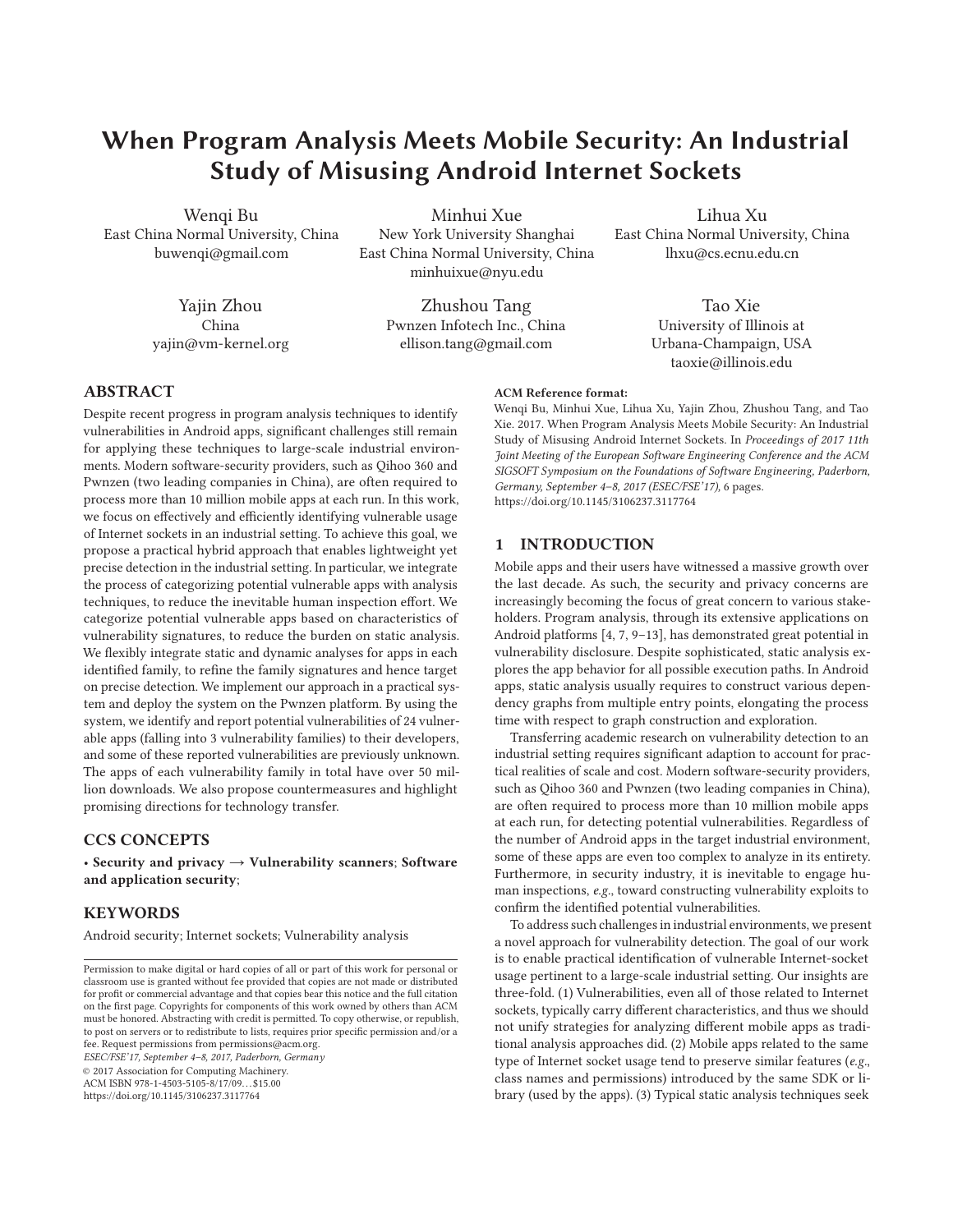to analyze an app in its entirety; doing so is not only challenging given the nature of Android apps, but also time consuming.

To cope with the large number of apps to be processed in an industrial setting, we design a lightweight detection process to specifically avoid statically analyzing every app in the environment. Specifically, we leverage features to characterize similar usage patterns of apps and categorize them accordingly. Before sophisticated program analysis is applied, the whole set of apps are filtered, and only potentially vulnerable apps require further analysis.

To tackle with the complexity of some real-world apps, we integrate dynamic analysis with static analysis to identify vulnerable apps. One of our observations is that a typical vulnerable app opens a port by default at launch time. By dynamically observing the server socket instantiation, our approach is able to avoid traditional static analysis for reachability [10, 12], which identifies socket instantiation from all entry points of the app. Exploring all the possibly reachable paths from all entry points of an app would undoubtedly elongate the analysis process, sometimes even not realistic in an industrial setting.

Despite effective, our lightweight process may bring false positives to the detection result. To account for such false positives, we leverage human inspectors, whose efforts are inevitable in security industry. With our filtering and analysis techniques, the number of potential vulnerable apps that need examining by human inspectors is greatly reduced. Hence it is easier to identify the root causes of certain vulnerabilities, which, in our observation, are typically introduced by SDK or third-party libraries. Through examining the vulnerability families, an enriched set of features can be identified, and hence substantially boost the chances of identifying vulnerable apps.

We implement our iterative approach in a practical system and deploy the system on Pwnzen's automation mobile security platform, Janus [5]. The approach takes three main iterative steps, including human inspectors in the loop: Filter, Analyzer, and Feature Extractor. Our approach seeks to identify new vulnerabilities and categorizes potential vulnerability families with corresponding features. Features from every family are further refined and enriched for the next iteration to identify more vulnerabilities. To date, our filter is specifically designed for vulnerabilities related to Internet sockets, but the approach can be well generalized for detecting other types of vulnerabilities.

In summary, the paper makes the following main contributions:

- We discuss main challenges encountered and insights gained from vulnerability identification in an industrial setting.
- We propose a hybrid approach that integrates novel static and dynamic analyses to identify vulnerabilities based on Internet sockets in a large-scale industrial environment. Compared with prior work [10], our approach can identify vulnerabilities based on Internet sockets precisely with limited human effort. Based on the Janus platform with categorization, we can quickly identify vulnerable apps belonging to the same family and fix them promptly.
- For our initial experiment, we identify 24 vulnerable apps falling into 3 vulnerability families (the QQ family, Huya family, and ES family). The apps of each vulnerability family in total have over 50 million downloads.



• We offer three lessons learned from our study. We also discuss countermeasures to prevent vulnerabilities based on Internet sockets.

# **2 OUR APPROACH**

In this section, we propose a general approach to examine the use of Internet sockets of apps, and attempt to identify what apps are most likely vulnerable for validation. Figure 1 shows an overview of our approach, which contains three main steps: **Filter**, **Analyzer**, and **Feature Extractor**. The **Filter**, which contains two sub-steps: Pattern Matcher and API Filter, filters out irrelevant apps that are less likely to use Internet socket APIs; the **Analyzer** integrates dynamic analysis (Dynamic Analyzer) with static analysis (Dangerous Execution Path Detector), to further identify potentially vulnerable apps; the **Feature Extractor** extracts signature patterns for each identified vulnerability family, after manual root identification. The basic steps of our approach are detailed as follows.

**Step 1. Filter.** Step 1 filters out apps that do not match the identified patterns. To date, our filter is specifically designed for vulnerabilities related to Internet sockets. Hence, we start with the wormhole pattern [1], and also filter out the apps that do not use Internet socket APIs.

**(a) Pattern Matcher.** We first filter out apps that do not preserve the defined patterns. A pattern consists of different features, each of which represents an identified signature of specific vulnerabilities. A feature can represent either a class name, a string constant, a third library name and so on. The features are combined via and, or conjunctions as logic expressions to construct a pattern, which is then be processed over the database. The output of Pattern Matcher is a subset of apps, which are to be further filtered by API Filter.

**(b) API Filter.** At this step, we check whether an app requests permissions to use certain APIs and whether it actually uses the requested APIs. Take Internet socket APIs as an example. We check, at this stage, (1) whether remaining apps have INTERNET permissions. Apps without this permission are certainly not vulnerable because using Internet sockets on Android apps must require the INTERNET permission. We also check (2) whether these apps use Internet socket APIs to start server sockets. It is our observation that the usage of Internet socket APIs on the server side makes an app particularly vulnerable, because server sockets can arbitrarily accept random connection requests from client sockets. It is worth noting that our approach does not take client sockets into consideration, because a client socket is required to pinpoint a socket address that it connects to and then establishes the connection channel between a server socket associated with the designated socket address.

Moreover, rather than focusing on only the main dex file of an app, our detection extends to all jar/dex files that can be dynamically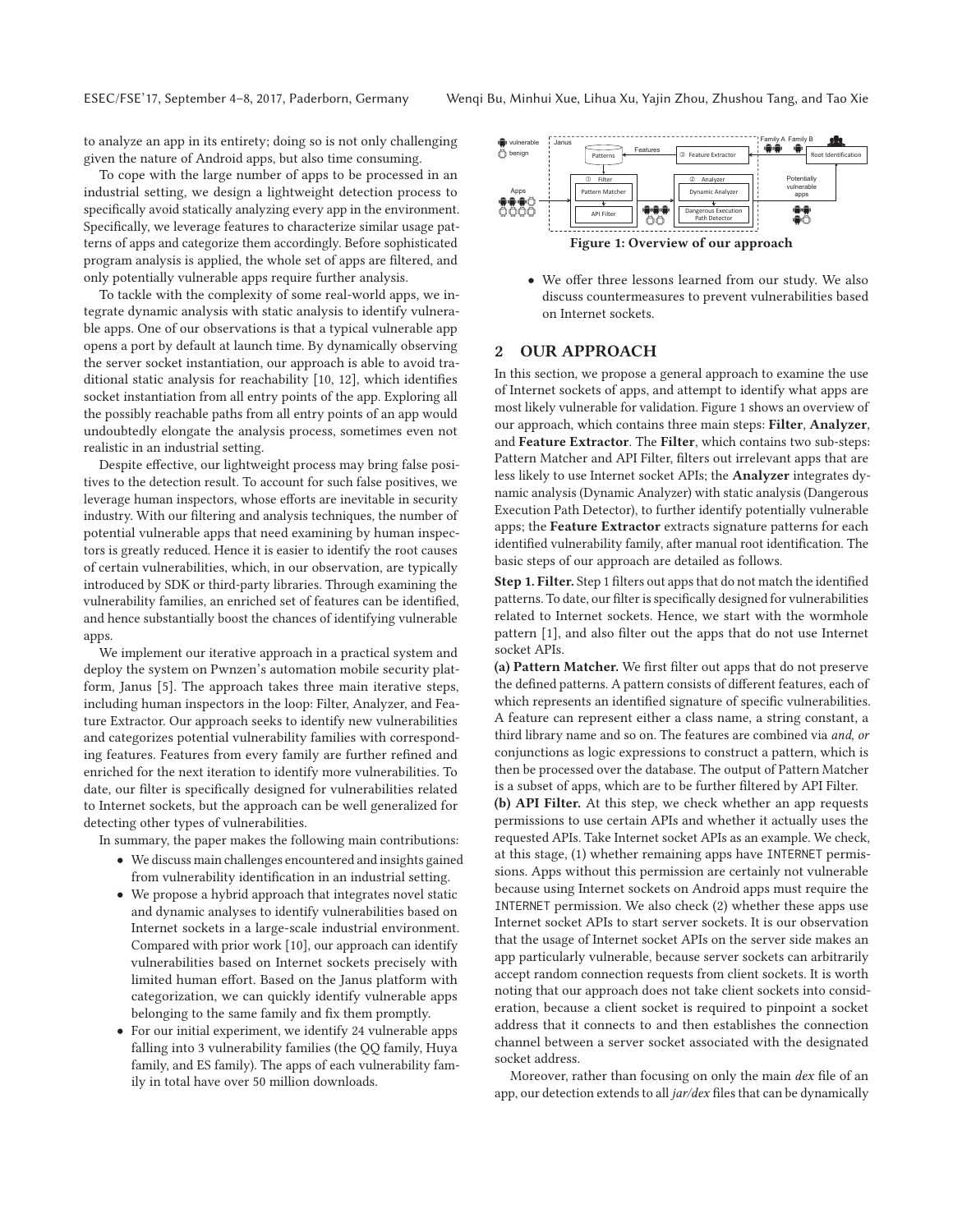loaded in its assets directory. The reasons are two-fold. (1) Traversing all jar/dex files that can be dynamically loaded can quickly filter out apps that are definitely not vulnerable, but this coarse-grained filtering would introduce some false alarms. (2) Only the assets directory can contain *jar/dex* files according to the asset-packaging process in Android.

Specifically, our API Filter is implemented upon Androguard [4]. After pattern matching, the AndroidManifest.xml of each remaining app is extracted and checked for the INTERNET permission. We scan the main dex with two Dalvik instructions: Ljava/net/ServerSocket;- ><init> and Ljava/net/DatagramSocket;-><init> to check whether it has the INTERNET permission. These two instructions represent the initialization of TCP and UDP server sockets, respectively. As mentioned earlier, the *jar/dex* files in the *assets* directory are also scanned. As a result, the Filter returns an app list in which apps use Internet sockets.

**Step 2. Analyzer.** Step 2 aims to identify apps that start server sockets at launch time and contain dangerous execution paths from the client socket connection. The outputs are potentially vulnerable apps with information of dangerous execution paths.

**(a) Dynamic Analyzer.** We conduct dynamic analysis to identify apps that start server sockets at launch time. Each app is installed and launched automatically, with its server-socket information collected. The server-socket information consists of the type of server socket and the socket address. We use the Xposed<sup>1</sup> framework to intercept server socket get-client-socket method and record its call location, which is then passed onto the Dangerous Execution Path Detector.

As mentioned earlier, we rely on only dynamic analysis to find potentially vulnerable server sockets of apps, for two reasons. (1) It is our observation that vulnerabilities based on server sockets that start listening at launch time have realistic significance, because an attacker is able to exploit these vulnerabilities within adequate time. If starting a server socket needs user interactions, we do not consider it vulnerable because such socket starting can be a normal functionality, e.g., clicking to start a server socket to transfer a file to a computer. (2) Static analysis techniques have inherent limitations such as handling reflection and implicit invocation, as well as high time consumption.

**(b) Dangerous Execution Path Detector.** The Dangerous Execution Path Detector aims to check whether data accepted from client sockets can be used to invoke sensitive APIs, which are usually used to extract sensitive information or execute privileged commands. By leveraging a compound list of sensitive APIs [4, 7, 8], we use the get-client-socket method to create an entry point and build the inter-procedural data flow graph (IDFG). If there exists an execution path that travels from the entry point to a sensitive-API invocation, there is a high probability for data accepted from client sockets to trigger dangerous executions. The identified execution path with various authentication mechanisms serves as a prerequisite for manual exploitation.

Specifically, we implement the Dynamic Analyzer and Dangerous Execution Path Detector on top of Xposed and Amandroid [13]. Amandroid is a cutting-edge Android static analysis tool, which provides points-to information for all objects. We leverage Amandroid

to construct the IDFG from apps' non-native part for performing app-layer analysis. The Xposed framework can record information of definite method invocations at runtime, and we use it to record call locations of the get-client-socket method of the server socket API.

In particular, we take as input potentially vulnerable apps after applying Step 1 Filter. First, we take the input apps as a set A. For each  $app \in \mathcal{A}$ , we write a Python script to automatically install and launch each app, and collect information of serversocket address  $s_{add} \in S_{add}$ , where  $S_{add}$  is a socket-address set. We use  $f_{\text{socket}}$  to represent a getSocketAddress function, that is,  $s_{\text{add}} \leftarrow f_{\text{socket}}(app)$ , for all  $apps \in \mathcal{A}$ . We utilize the Xposed framework to fetch locations when the server socket invokes the accept() or receive() method. We use client socket-connection location information  $r_{\text{entry}} \in \mathcal{R}_{\text{entry}}$  as an entry point to construct the IDFG, where  $\mathcal{R}_{\text{entry}}$  is an entry point set for all server sockets with multiple socket addresses. We use fentry to represent a getEntryPoint function, that is,  $r_{entry} \leftarrow f_{entry}(app, s_{add})$ , for all apps ∈  $\mathcal{A}, s_{add} \in S_{add}$ . If  $r_{entry}$  is not null, we then initialize a result for each node  $r_{\text{entry}} \in \mathcal{R}_{\text{entry}}$ . Particularly, a result consists of four parts: (1) a string *apkname*  $a_{\text{apk}}$  that represents an app's name; (2) a boolean flag  $b_{\text{vul}}$  that forms a binary judgment of an app's vulnerability ( $b_{\text{vul}} = 1$ , it's vulnerable; otherwise); (3) a string SocketAddress  $s_{add}$  that shows an Internet server-socket address; (4) a *dangerous-paths* set  $D$  that shows dangerous execution paths. At the final step, we take each entry point  $r_{\text{entry}} \in \mathcal{R}_{\text{entry}}$  to construct the IDFG if it is not null. The  $find-path$  function  $f_{path}$  takes in an entry point  $r_{\text{entry}}$  to identify all paths  $p_{\text{path}} \in \mathcal{D}$  invoking the sensitive API files  $s_{\text{api}}$ . If there exists at least one path invoking the sensitive APIs, we label the app as vulnerable. We repeat this process until all the input apps are analyzed. We summarize the implementation in Algorithm 1.

#### **ALGORITHM 1: Implementation of Step 2**

**Input:** A: Apps using Internet socket APIs **Output:** results: Vulnerable apps with dangerous execution path information 1: **for**  $app \in \mathcal{A}$  **do**<br>2:  $s_{\text{odd}} \leftarrow f_{\text{coclat}}(q)$ 2:  $s_{\text{add}} \leftarrow f_{\text{socket}}(app)$ <br>3:  $r_{\text{entry}} \leftarrow f_{\text{entry}}(app)$ 3:  $r_{\text{entry}} \leftarrow f_{\text{entry}}(app, s_{\text{add}})$ <br>4: **for**  $r_{\text{entry}} \in \mathcal{R}_{\text{entry}}$ **do** 4: **for**  $r_{\text{entry}} \in \mathcal{R}_{\text{entry}}$  **do**<br>5: **if**  $r_{\text{outer}} \neq \text{null}$  then 5: **if**  $r_{\text{entry}} \neq \text{null}$  then 6: Build IDFG for *app* from  $r_{\text{entry}}$ <br>7:  $p_{\text{path}} \leftarrow f_{\text{path}}(r_{\text{entry}}, s_{\text{api}})$ . 7:  $p_{path} \leftarrow f_{path}(r_{entry}, s_{api}).$ <br>8:  $\textbf{if} \# p_{path} > 0 \textbf{then}$ 8: **if**  $# p_{path} > 0$  **then**<br>9:  $b_{null} = 1$ . 9:  $b_{\text{vul}} = 1.$ <br>10: **end if** 10: **end if**  $(results+=a_{apk}, b_{vul}, s_{add}, p_{path})$ 12: **end if** 13: **end for** 14: **end for** 15: **return** results

**Step 3. Feature Extractor.** We understand that human inspection effort is inevitable in software-security industry. To better serve the inspectors, we leverage information of dangerous execution paths to guide manual exploitation to construct malicious client sockets. Furthermore, such information also helps understand the root causes of these vulnerabilities, such as exposing a function with weak authentication, importing a third-party library without evaluating its security, having back doors for collecting user information, and so on.

<sup>1</sup>http://repo.xposed.info/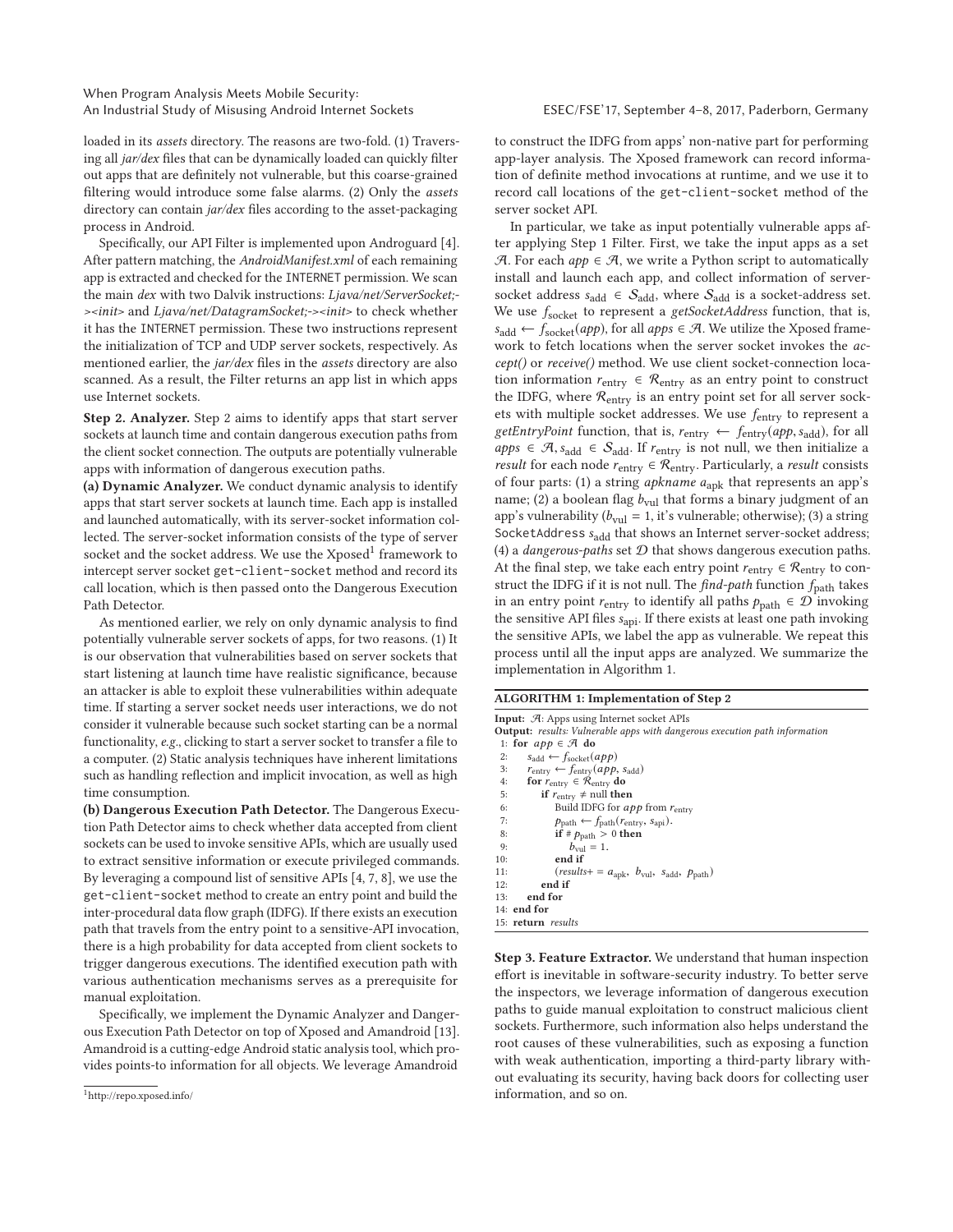|  |                   | # Apps using Internet | #TCP Internet | # UDP Internet |  |  |  |
|--|-------------------|-----------------------|---------------|----------------|--|--|--|
|  |                   | socket APIs           | sockets       | sockets        |  |  |  |
|  | Tencent Market    | 361                   | 352           | 361            |  |  |  |
|  | Google Play Store | 176                   | 228           | 125            |  |  |  |
|  | Total             | 537                   | 589           | 477            |  |  |  |
|  | Percentage        | 36.7%                 | 55.3%         | 44.7%          |  |  |  |

**Table 1: Apps using Internet sockets from two Android app markets**

After reasoning about these vulnerabilities, we categorize vulnerable apps to different families according to different root causes. Then we extract different feature groups and have them installed to Janus [5] as different patterns. These patterns are used in the Pattern Matcher of Step 1. In summary, after an initial iteration, we obtain new vulnerable apps and new patterns. These new patterns represent root causes of these vulnerability families. When the next iteration starts, one of these patterns serves to be an input to the Pattern Matcher of Step 1. Another input is apps that are in need of analysis. The Pattern Matcher feeds all apps that match the pattern as input to the API Filter. Through the Filter, Analyzer, and Root Identification steps, we can further add new vulnerable apps and new patterns to the new iteration. The iteration for a pattern input stops until we cannot identify new vulnerable apps.

## **3 RESULTS**

## **3.1 Usage of Server Internet Socket APIs**

We evaluate our system on the 1, 464 top downloaded apps crawled from two Android app markets, the Tencent Android Application Market<sup>2</sup> and Google Play Store, of which 840 (resp. 624) apps crawled from the Tencent Android Application Market (resp. Google Play Store) are classified into 21 (resp. 32) categories. Table 1 shows the usage of server sockets of these Android apps. Note that an app can use multiple Internet sockets. Figures 2 and 3 show the server socket usage in different categories, as shown in decreasing order in terms of the number of socket APIs with respect to different categories. Each category of the Tencent Android Application Market (resp. Google Play Store) has 40 (resp. 20) top apps, except that the finance category of Google Play Store has only 6 top apps due to the market ecosystem. As shown in Figure 2, the top 5 categories, which take up more than 50% apps, are children, video, music, entertainment, and tools. As shown in Figure 3, the top 6 categories of Google Play Store, which take up more than 50% apps, are video, productivity, photography, lifestyle, sports, and music and audio.

## **3.2 Performance Evaluation**

As mentioned earlier, static analysis seeks to analyze each app in its entirety, which is a time-consuming task. Take Amandroid [13] as an example, building the IDFG for most apps can take anywhere from 10s to 1000s each, with a median process time of 29s. It may even take more than 1 hour for each of some complex apps. It is unacceptable in our environment, given the Janus database containing more than 11 million apps. To alleviate the analysis burden, we filter out the irrelevant apps before entering the analysis phase, so that both the total analysis time for the Janus database and the number of apps required to be analyzed are tremendously reduced. In our experiment, we are able to filter the Janus database within

**Table 2: Breakdowns of vulnerability families**

| Family      | # Features | Efficiency             | # Remaining<br>apps | Infected apps           |  |  |
|-------------|------------|------------------------|---------------------|-------------------------|--|--|
| QQ family   | 2          | 57s for<br>11 million+ | 223                 | QQBrowser and QQHotspot |  |  |
| Huya family | 2          | 14s for<br>11 million+ | 380                 | HuyaLive and HuyaHelper |  |  |
| ES family   | 3          | 3s for<br>11 million+  | 707                 | ES-File-Explorer        |  |  |

| Table 3: Performance details |  |
|------------------------------|--|
|------------------------------|--|

|                                       | Filter | Dynamic<br>analysis | Dangerous exec.<br>path detection | Root identification<br>& Feature extractor |
|---------------------------------------|--------|---------------------|-----------------------------------|--------------------------------------------|
| # Tencent Market<br>remaining apps    | 361    | 75                  | 24                                | 20                                         |
| # Google Play Store<br>remaining apps | 176    | 17                  | 10                                |                                            |
| #Total remaining apps                 | 537    | 92                  |                                   |                                            |

1 minute. Specifically, as shown in column Efficiency in Table 2, depending on different features defined in each pattern, the filtering process time ranges from 3s to 57s. As filtering results, only a few hundreds of apps remain for further analysis, as shown in column # remaining apps in Table 2. Table 2 shows three families for the vulnerabilities that we mine out from the database. Take the QQ family as an example. We extract 2 features as a pattern to conduct the filtering process, which takes 57 seconds and results in 223 suspicious apps of the QQ family. Some of these suspicious apps are multiple versions of the same app. After manual exploitation, we confirm two vulnerable apps of the QQ family: QQBrowser and QQHotspot (see more details in Table 2).

To further evaluate our approach, again we use the top downloaded apps from two existing app stores (Table 1), and report the detailed analysis results in Table 3. After the filtering step, 537 possible vulnerable apps out of 1, 464 apps remain to be further analyzed. We then pass 537 apps to the Dynamic Analyzer and Dangerous Execution Path Detector. Although Dangerous Execution Path Detection is the most time-consuming intermediate step, we think it is indispensable. A decrease in the number of apps to be analyzed can boost the overall efficiency, as reflected by recent research that takes median process time 61.5s to identify dangerous execution paths [10]. Finally, we pass 34 apps (remaining after the steps of Dynamic Analysis and Dangerous Execution Path Detection) to Root Identification, and manually confirm in total 24 vulnerable apps in the end. These vulnerable apps expose sensitive API invocations without any authentication (or with weak authentication) and can be exploited by any remote attackers, such as requesting sensitive information and installing random apps.

## **3.3 Case Study**

Next, we zoom in on the severe zero-day vulnerabilities pertinent to Internet sockets, and these vulnerabilities are included in popular apps installed by thousands of millions of users. Because of weak authentication mechanisms, an attacker can remotely exploit those vulnerabilities to (1) install arbitrary apps on target devices, (2) upload random files on target devices, (3) obtain all files and sensitive information from target devices.

3.3.1 **Wormable QQBrowser: QQ family**. QQBrowser is a major mobile app of Tencent, with up to 281 million monthly active users and more than 600 million downloads on the Tencent Android Application Market [3]. Other than its main browser functionalities, QQBrowser also offers reading, shopping, etc. In order to reuse

<sup>2</sup>http://android.myapp.com/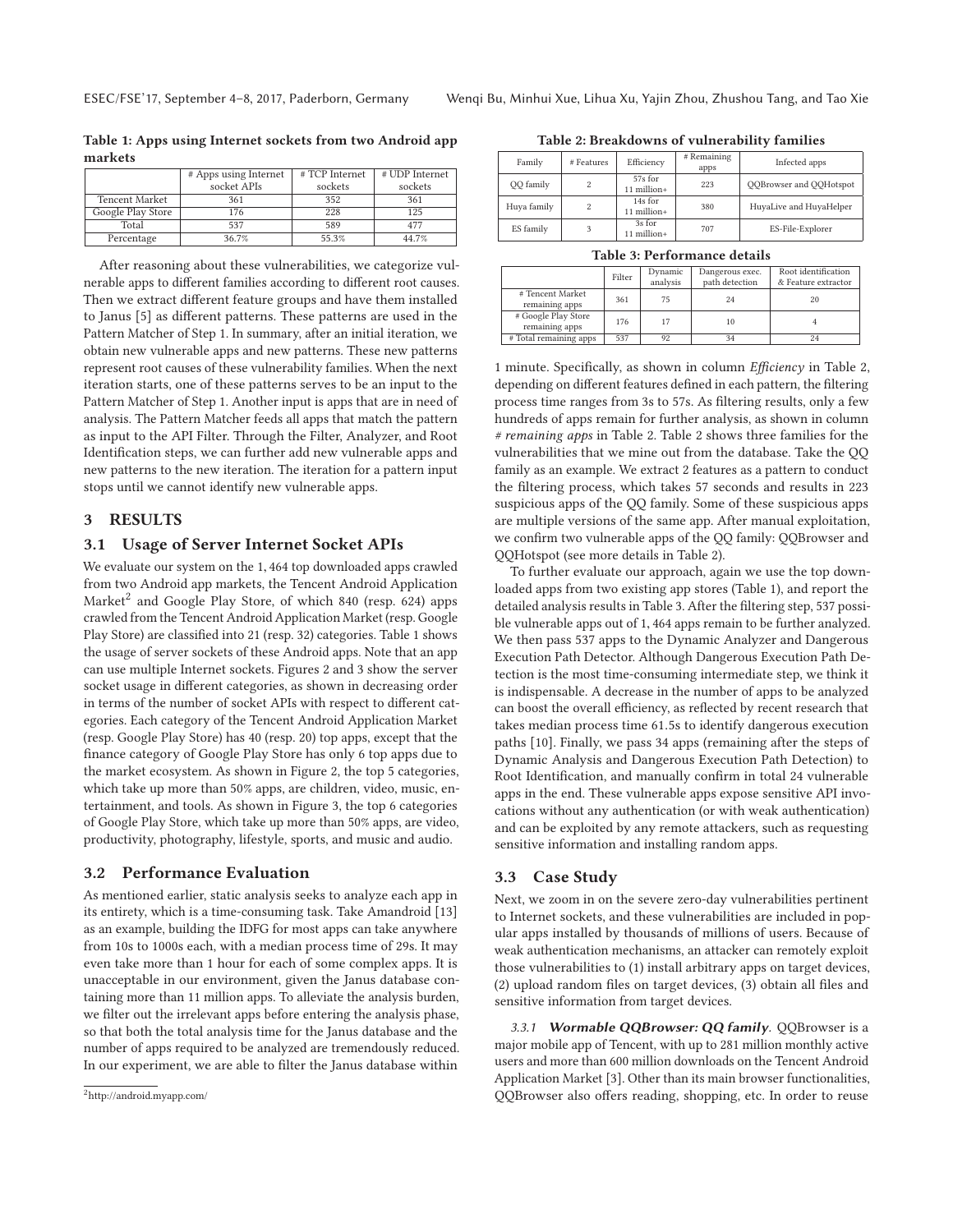## When Program Analysis Meets Mobile Security: An Industrial Study of Misusing Android Internet Sockets ESEC/FSE'17, September 4-8, 2017, Paderborn, Germany



**Figure 2: Usage of server Internet socket APIs from Tencent Android Application Market**



**Figure 3: Usage of server Internet socket APIs from Google Play Store**

some app modules and reduce the coupling dependency between different modules, QQBrowser separates different app modules from its browser. Each app module is encapsulated in a single dex file, which is packaged in the apk assets folder. QQBrowser uses a dynamic loading method to load different app models.

The QQBrowser vulnerability that we identify resides in the application module, used for transferring files from desktop computers to mobile devices through LAN. The vulnerable location is encapsulated in a dex file "com.tencent.mtt.sniffer.jar" under the assets folder. When devices connect to Wi-Fi, the QQBrowser will start a server socket to listen on the wildcard address 0.0.0.0 and port 8786. The QQBrowser vulnerability uses a certain HTTP data structure to transfer data to pass through the weak authentication. Only data accepted from client sockets associated with a certain structure can trigger sensitive API invocations. For example, a request method post and a request path downloadandinstall will allow an attacker to remotely have malicious apps installed. Other vulnerability exploits such as obtaining installed app records, peeking location privacy information (IP addresses), and having elaborate files uploaded to the target device SD card for performing colluding attacks can also be obtained. When the target and the attacker are not on the same Wi-Fi network, the attack can also be launched by distributing malicious wormable links. QQBrowser versions 6.4-6.9 and QQHotspot versions 1.0-1.2 all suffer from this vulnerability. We have reported this vulnerability to Tencent, and soon it has been acknowledged and fixed by Tencent.<sup>3</sup> The vulnerability sample has also been imported to the China National Vulnerability Database of Information Security, numbered CNNVD-201609-627<sup>4</sup> (see more details [2]).

3.3.2 **Arbitrary file access: Huya family**. HuyaLive is a very popular live app in China, with more than 72 million downloads on the Tencent Android Application Market.<sup>5</sup> After launching the app, we find that the app starts two TCP server sockets that can be remotely connected. These two server sockets listen on the wildcard address and ports 8082 and 8083. To simplify description, we term these two server sockets as Server8082 and Server8083, respectively. Both server sockets are implemented based on an open-source web server, NanoHTTPD [6]. NanoHTTPD consists of a single Java file used to embed in apps. After passing through the Dangerous Execution Path Detector, we identify many sensitive API invocations, such as a File object's list method used for listing all files under a directory and a PrintWriter object's print method used for sending data back to client sockets. Through manual analysis, we find that both Server8082 and Server8083 are able to return HTML pages with little authentication. A remote attacker can access arbitrary files from victim phones through Server8082. The only authentication is the request path that can extract from the former HTML page. Server8083 is designed for debugging, exposing some functionalities to allow app developers to invoke remote client sockets. These functionalities include causing garbage collection, watching live CPU usage, and triggering an exception to shut down an app, by which a remote attacker can launch DoS attacks. Two apps in the Huya Family (Huyalive and HuyaHelper) contain this vulnerability.

3.3.3 **Random uploading: ES family**. ES-File-Explorer is a very popular file management app, with more than 300 million downloads.<sup>6</sup> Besides basic functionalities of file management, ES-File-Explorer also provides file classification, garbage cleaning, file transfer between or across devices. Through our analysis, we find that ES-File-Explorer starts a server socket listening on the wildcard address and port 42135 when being launched. Through the Dangerous Execution Path Detector, we find a path for invoking getExternalStorageDirectory(), used to reach the SD card directory. Only data following a certain structure accepted from client sockets

<sup>3</sup>http://bbs.mb.qq.com/thread-1418941-1-1.html

<sup>4</sup>http://www.cnnvd.org.cn/web/xxk/ldxqById.tag?CNNVD=CNNVD-201609-627

 $^{5}$ http://sj.qq.com/myapp/detail.htm?apkName=com.duowan.kiwi 6http://www.estrongs.com/